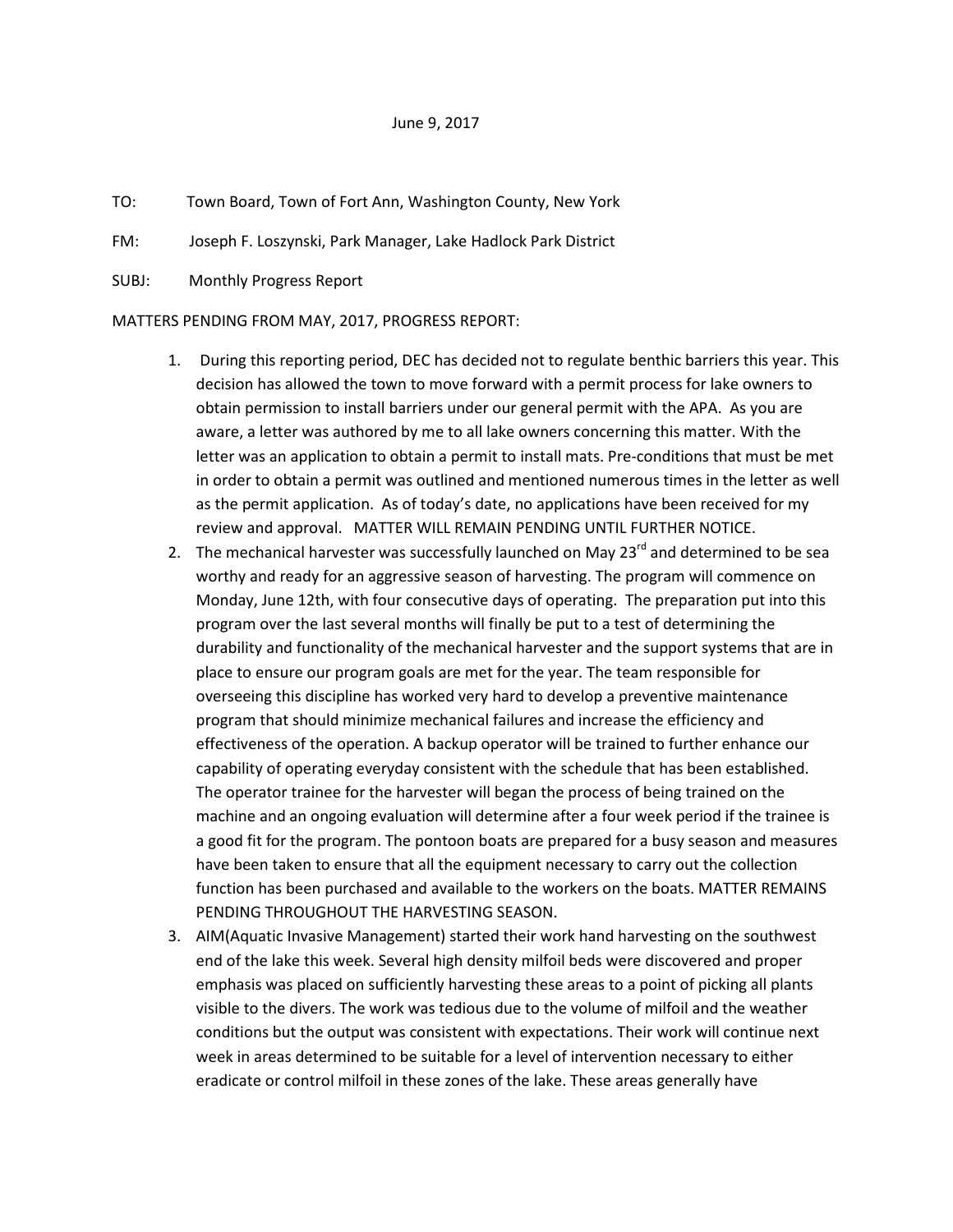characteristics of being in the deeper parts of the littoral zone, rocky and difficult for milfoil to germinate. MATTER IS PENDING.

4. All backgrounds have been completed relating to the work detail, with the exception of one which is currently under review by the county. All persons operating equipment has submitted to the mandatory drug screening as required by the town. Every member on the detail attended a safety and operations meeting on June 3rd, which was a huge success in my opinion. The town supervisor addressed the group, followed by an extensive agenda which covered a host of topics centering on high expectations, outstanding outcomes and ensuring that everyone practices work habits that are safe to everyone working the detail and the environment. I feel that we have a excellent lineup of personnel who are more than capable of carrying out the responsibilities required to get the work done, consistent with the expectations of all stakeholders.

## NEW BUSINESS OCCURRING DURING THE MONTH OF MAY, 2017:

- 1. Discussions have taken place over the last several weeks with the leadership of the Lake Hadlock Association concerning instituting a signage program for the lake that puts all users on notice regarding the dangers of transferring invasive species to Lake Hadlock. Contacts with APA and DEC were fruitless with obtaining free signs to erect in strategic points and locations on the roadways surrounding Hadlock. I was able to develop a template with the assistance of DEC that can be reproduced and made into large and highly visible signs that can be easily read by motorist that intend on using the lake for recreational purposes. The lake association has agreed to bear the expense of the signs and the process is moving forward with getting approval from private land owners to install the signs and get them erected before the busy boating season begins on the lake. Many thanks again to LHA for partnering with the town and assisting with projects that have not been budgeted this year. MATTER IS PENDING.
- 2. During this reporting period, APA advised me that Lake Hadlock could be one of the two lakes chosen to participate in an iMapping initiative, if funds are received through a state grant. I had respectfully asked the APA to consider us based upon our recent performance with executing our lake management plan and complying with all request and demands placed on us by regulatory agencies. This program essentially maps the entire littoral zone of the lake, documenting all aquatic conditions, which can be used in future planning of aquatic intervention going into the future. Being chosen as one of the participants would be a tremendous asset with designing our 3-5 year strategic plan as we move into a new chapter and era on the lake. MATTER IS PENDING.
- 3. The framework for a verification team to check the work of vendors who perform activities below the surface of the water is being developed as we speak. I have asked the leadership of the lake association to assist me with this project and solicit potential volunteers for their participation. The program will be tailored after the one used on Lake George which appears to have served their association and the Park Commission very well and has been very